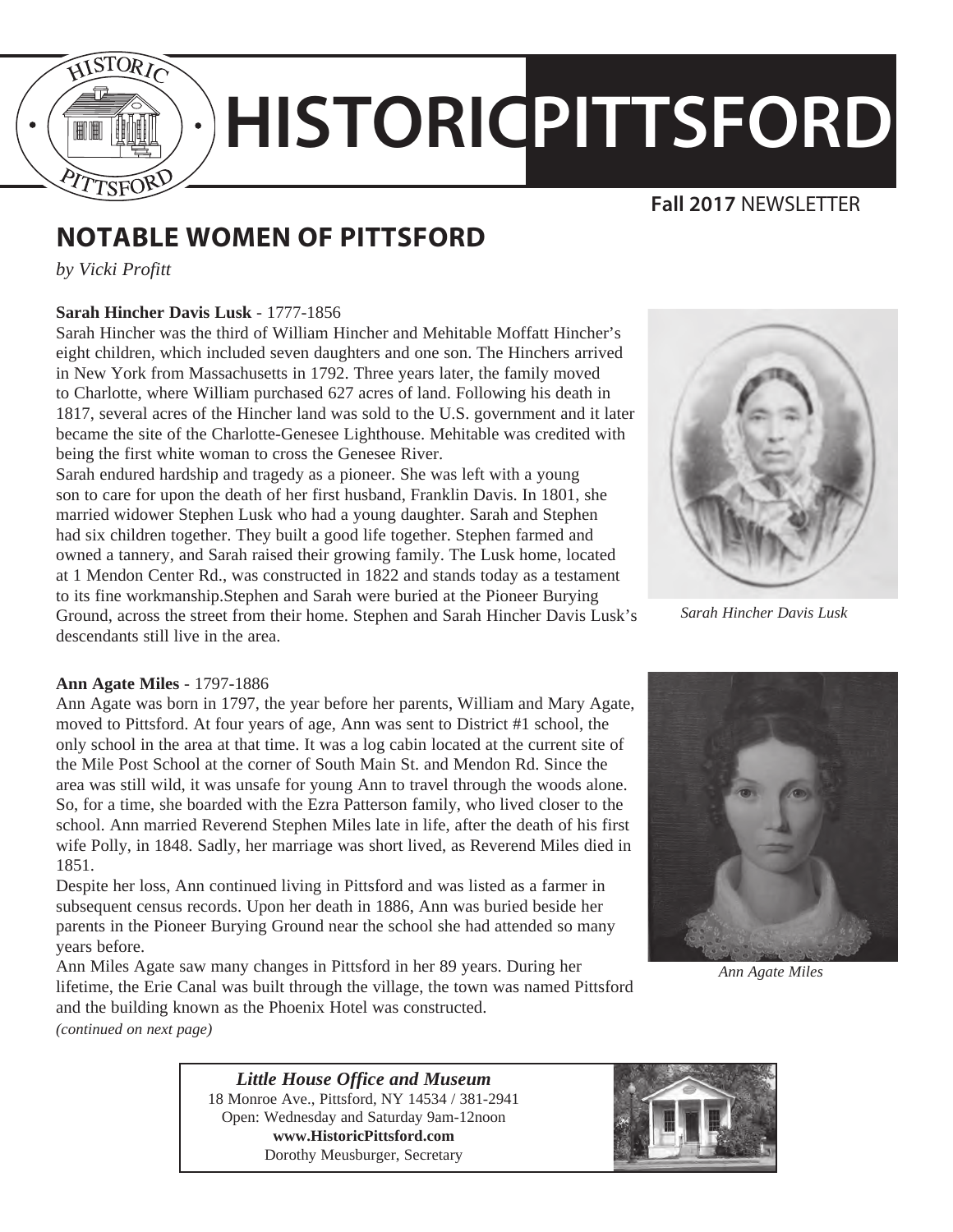#### **Lillian M. Hartman** - 1864-1943

The only child of Dr. William A. Hartman and his wife, Caroline Rippey Hartman, Lillian was born in Seneca, NY. Her given name was Mary Elizabeth, but she preferred to be called Lillian, or Lillie for short.

Lillian attended Penn Yan Academy. She was an intelligent and able student with an eagerness to learn. These skills served her well and contributed to Lillian M. Hartman becoming the first woman to qualify as a licensed pharmacist before the New York State Board of Pharmacy on November 26, 1886.

Following her certification as a pharmacist, Lillian and her father operated the Hartman Drug Store in Pittsford. After Dr. Hartman's death in 1900, Lillian and her mother, Caroline, continued operation of the drug store, now called C. & L. Hartman Drugs.

For many years, Lillian was the Pittsford correspondent for the Herald-Mail, reporting on facts and social notes pertaining to the community. She was also a photographer, snapping photos of people and places in Pittsford.

#### **Adele Burley Summers** - 1879-1960

A native of Pittsford, Adele Burley Summers was a doctor of optics who had cared for discharged patients of the Rochester State Hospital for 25 years. She was the first female oculist in the state of Kansas and Washington. Her girlhood had been spent in Kansas City where she attended Northwest Optical College and became a doctor of optics. She set up practice in Seattle, Washington at the turn of the century. After a couple of years she decided to homestead a 640 acre section in southeast Washington. She continued her practice while working on the land as well and delivered the mail on horseback. Adele and her husband, Arthur J. Summers, operated a 1,300 acre wheat ranch until they came east to Fairport in 1924. After Arthur's death in 1935, Adele arranged with the state hospital to take in women patients who were undergoing a readjustment period before resuming life in society. She boarded about 10 such women at a time, each one staying an average of about two years. Adele was president of the board of the Baptist Home during the 1930's and was long active in its affairs.

#### **Claudia M. Race Day** - 1908-1994

Little Claudia Marguerite Race may not have been well know when she moved to Pittsford in the mid-20 th century, but she was quite a celebrity as a child growing up in Syracuse, NY.

*Adele Burley Summers*

Claudia began playing the Irish harp at age six. Within a year, she was touring the Eastern seaboard and was hailed as a virtuoso. She became the protégée of Melville A. Clark, the creator of the first portable harp manufactured in the United States. It's unknown how long Claudia's career in the music industry continued. We do know she moved to Pittsford in the 1950's, likely due to her husband's job as assistant chief dispatcher for the New York Central Railroad. They raised two sons and a daughter together before his untimely death at age 53. Claudia Marguerite Race Day survived her husband by 31 years, passing on in 1994. She was buried beside him at Pittsford Cemetery.

*(These are just a few of the many notable women who have lived in Pittsford – both past and present. To learn about more of these amazing women, visit the Little House to see our display.)*

## **SUBURBAN ARCHEOLOGY**



Archeological digs are often associated with dry, arid lands far from home, but once in awhile, they can occur right in your backyard.

In July 2016, student Martin Banghart became interested in a pile of stones and mortar hidden amongst the weeds on Mendon Center Rd. After securing permission from the town, Martin spent his July days clearing brush and vegetation to expose the foundation of what appears to have once been a barn.

Town Historian, Audrey Johnson believes this foundation might have been part of the property of Ezra Patterson, who started the town's first library in his home, which once stood where Mendon Center Elementary School stands today.

For the remainder of the summer and into the Fall, Martin's hard work uncovered this foundation from Pittsford's past for all to see. Unfortunately, nature always wins in the end and weeds and vegetation have once again hidden the foundation, where it quietly waits to be discovered once again.

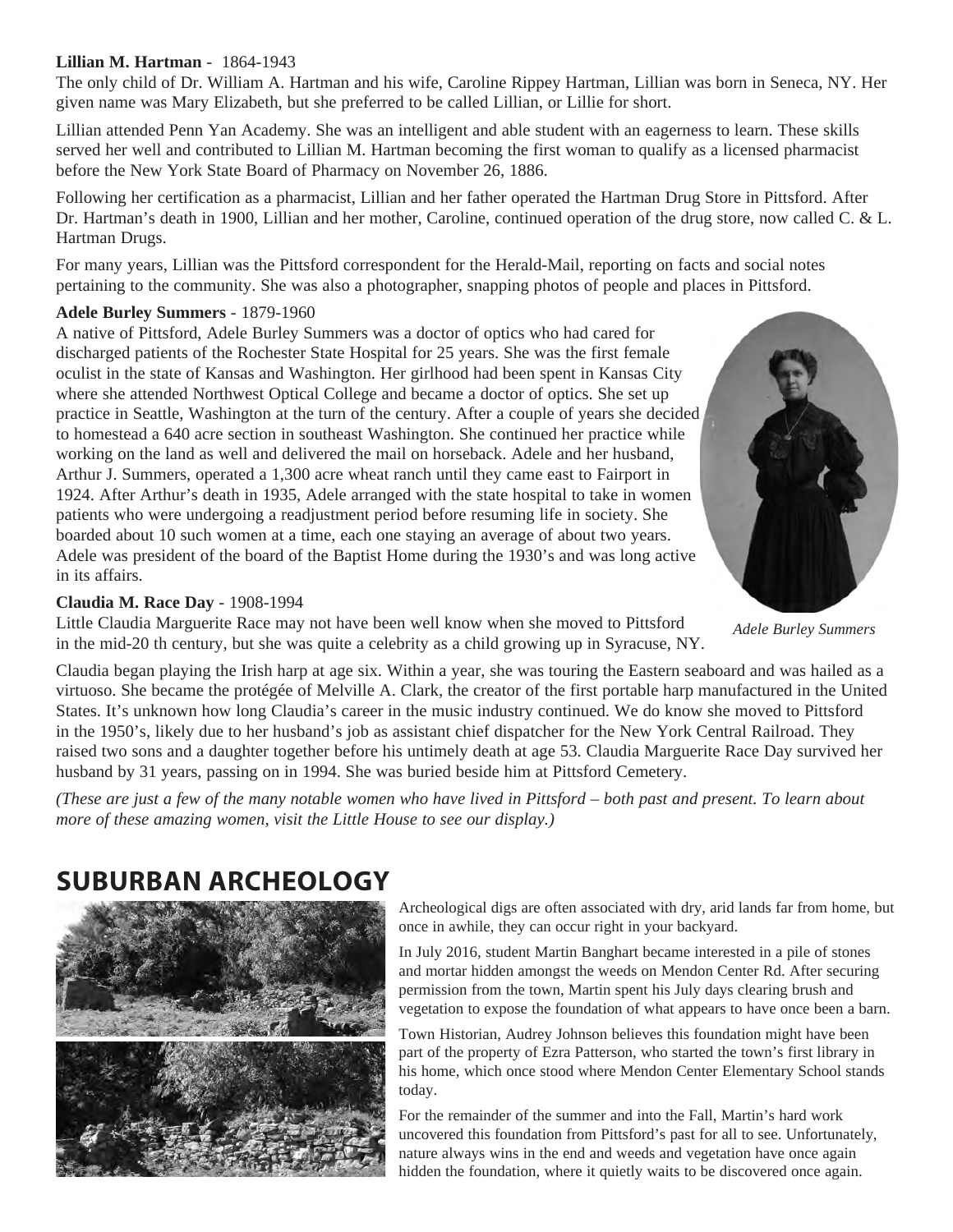## **PRESIDENT'S CORNER - PRESERVATION MATTERS**

Throughout 2017, Historic Pittsford (HP) has been celebrating the centennial of the Woman's Suffrage movement in New York State, culminating in our hosting the Susan B Anthony VoteTilla at the Port of Pittsford in July through a great collaboration with the Women's Club of Pittsford. Our work resulted in Pittsford having the largest of any crowd to greet the VoteTilla.

Another all-year celebration has been the commemoration of the 200th anniversary of the ground-breaking for the Erie Canal. Historic Pittsford not only sponsored the VoteTilla, which also honored the canal, but supported the 2-day August mooring of the Lois McClure - a replica canal schooner and floating museum from Lake Champlain's Maritime Museum. Thanks to our pre-event publicity, hundreds of residents toured the Lois McClure and got a glimpse of what it was like to live and work on the canal 100 years ago. This was an extremely successful event, bringing tangible canal history to the public, especially children.

As you know, early Historic Pittsford boards and members incorporated HP to advocate for the preservation of historic architecture. Its first act was to save from demolition the Little House (circa 1819), our headquarters. A committed group of individuals, their persistence for preservation encouraged the village and later the town to adopt the Secretary of the Interior's criteria for preservation of historic resources. The Village has not wavered from these standards and the result is the preservation of a 19th and early 20th century critical mass of structures and the designation to the National Register of Historic Places of the majority of the village as a result.

Due to its location on the canal and adjacent to agricultural land protected through the public's purchase of development rights from farmer owners, Schoen Place (formerly

Schoen's' Alley) is arguably the only remaining intact village collection of historical buildings along the entire Erie Canal. As a unique visual record of the economic and agricultural history of the canal, the majority of these properties have been creatively and successfully 'repurposed' to adapt to changing economic times while maintaining their architectural and canal commercial integrity wherever possible, through formal application of the Secretary of the Interior's standards and guidelines. The result is simply remarkable and makes this historic area unique in the State and so very appealing to our community and the region.

This year's celebration of Woman Suffrage and the Erie Canal has highlighted the important advocacy role that Historic Pittsford will continue to play for the community. Of course, we need the help of all of our members and welcome your suggestions and support. The more I learn about the importance of historic preservation done well, it's evident that Preservation **is** Progress.

I hope you enjoy the Fall season; take in the historic significance of the Erie Canal; and don't forget to exercise your right to vote, especially in this centennial year of Woman Suffrage!

#### **PRESERVATION IS PROGRESS!**

Peggy (Margaret) Caraberis President, Historic Pittsford historicpittsford@gmail.com





## **HISTORIC PITTSFORD'S ANNUAL MEETING**

Historic Pittsford's Annual meeting took place on June 11 at Monroe's restaurant where attendees enjoyed appetizers and a delicious buffet dinner. Highlights of the meeting included the following:

-President Peggy Brizee led the business meeting where she reported on historic issues and projects throughout the village and town.

- Vicki Profitt reported on the VoteTilla events along the canal on July 20 and 21.

-Treasurer Suzanne Shaw reported a net operating deficit of \$2,300 due to major expenses for the year, including restoration of the Little House front door and one of its columns.

- JoAnne Shannon presented the nominating committee's report. Many thanks went to Alyssa Plummer and Maryjane Link for all of their work with HP as they go off the board. Suzanne Shaw has taken over as treasurer and two new members have been added to the board: Vicki Profitt and Katie Andres. The remaining officers and members at large remain the same.

- David Minor presented HP's awards. The 2nd annual Jean France award went to Austin Ange who plans to study architecture and preservation at Virginia Tech. HP announced two preservation award winners this year. The first award went to Jake Hoppa who organized the pocket park across from the Depot. The second award was a surprise for Audrey Johnson, our town historian and board member, for her dedication to the preservation of the history of the community.